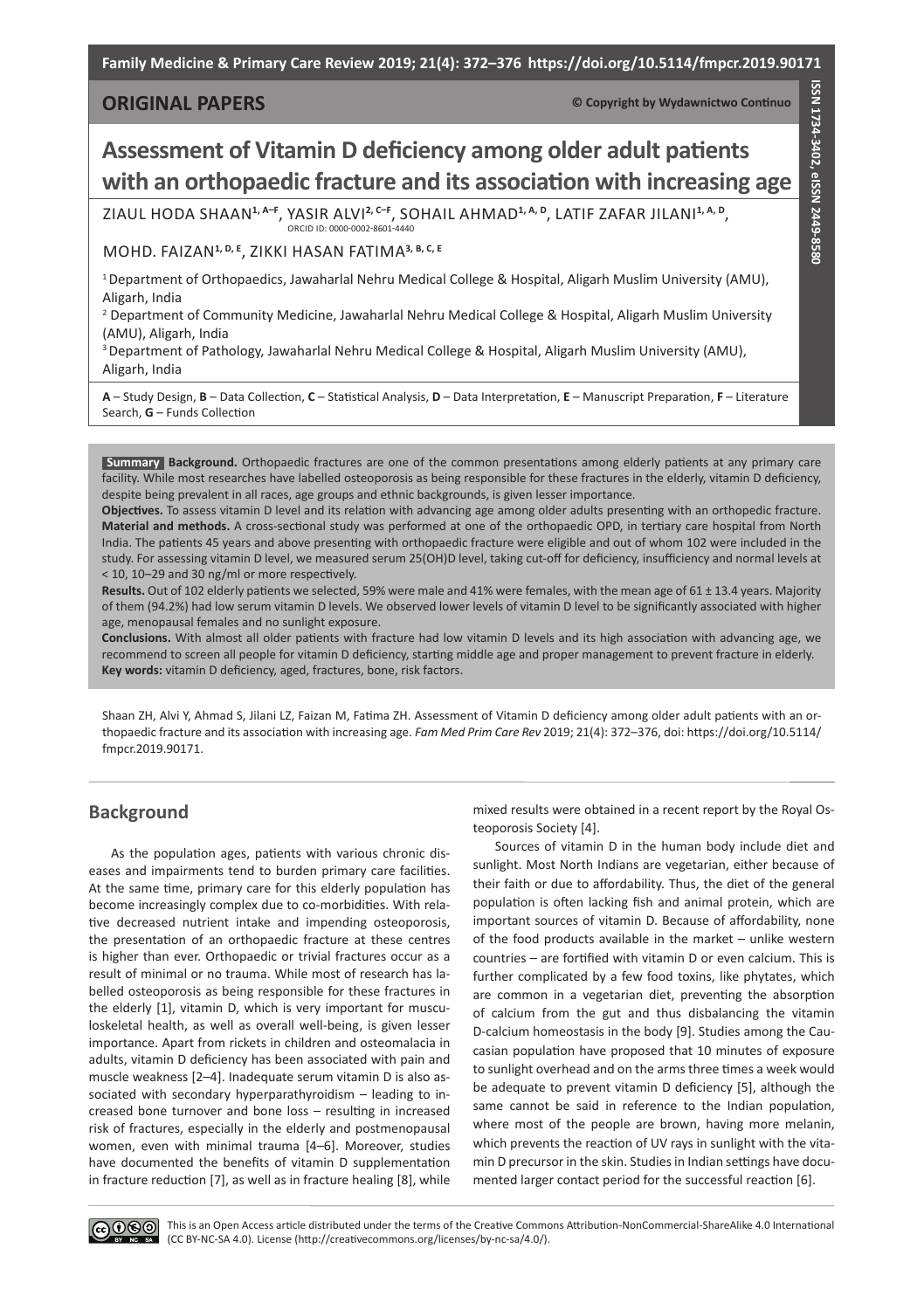While South Asia is considered as one of the most deficient regions, studies from India have documented an even higher prevalence, ranging from 50–91% distributed among different populations and age groups [9–14]. The elderly population is especially at higher risk of vitamin D deficiency [5, 12]. This may be attributed to the fact that in old age, the skin and gut are less efficient in producing and absorbing vitamin D, respectively, while immobility among this population decrease the chances of going outdoors and exposure to sunlight [5]. Studies assessing the role of vitamin D as a cause of fractures among the elderly and in the general population is lacking in India, barring a handful of studies among postmenopausal women [15]. Given the importance of vitamin D in overall wellbeing, as well as for musculoskeletal strength, data enlightening the prevalence of vitamin D deficiency in elderly patients could be of great value for policy makers and family physicians.

# **Objectives**

The present study was conducted to assess Vitamin D deficiency among older adults with an orthopaedic fracture and to identify its relationship with increasing age.

# **Material and methods**

### **Study design and setting**

A cross-sectional study was conducted over a period of 12 months from January to December 2015 in Aligarh city, India (27.90 latitude, 78.07 longitude). The patients were selected from the Orthopaedic Out Patient Department, JN Medical College, Aligarh, India. Incidentally, Aligarh is one of the highly populated districts of the state of Uttar Pradesh, which in itself is the most populated state of the country, being the  $5<sup>th</sup>$  highest populated place in the world, when treated as a country [16]. The Aligarh district, being a part of North India, receives daily sunlight for more than 10 hours throughout the year. The skin complexion of the population is brown in colour. Most of the rural population is involved in agriculture and are exposed to long durations of sunlight with minimal clothing.

## **Study population**

All patients presenting with trivial fractures to the hip and wrist to the Orthopaedic OPD, JN Medical College, Aligarh, India were eligible for the study. During the study period, we aimed to study 100 patients aged 45 years or more presenting with a trivial fracture. A trivial fracture may be defined as one that occurs as a result of minimal trauma, such as a fall from a standing or sitting position or one that occurs without any identifiable trauma. Patients with abnormal kidney function, abnormal thyroid function, liver disease, history of oesophageal disease, peptic ulcer or cancer or those taking long-term therapy, like oestrogen replacement therapy/corticosteroids/anticonvulsants/ /anticoagulants/glucocorticoid, were excluded from the study.

# **Study instruments and assessment of vitamin D status**

A pre-designed questionnaire covering various risk factors was used to collect data. All study subjects were administered a questionnaire illustrating a detailed history, followed by a physical examination. For estimation of vitamin D levels, we measured pro-hormone 25-hydroxyvitamin D (25(OH)D) rather than the measurement of serum  $1,25(OH)_{2}D$  concentrations, as the former is considered a better assessment of vitamin D deficiency [4]. After gaining consent from the patients, a blood sample (4 ml) was collected in ice-cooled syringes (0-4 $\textdegree$ C), maintaining a proper cold chain, while sending samples to the

endocrinology lab (within 1–2 hours). Before being subjected to a hormonal assay, the samples were centrifugated at 1,200 rpm for 10 minutes, followed by collection of the serum from the top of the vial. We performed a direct competitive chemiluminescence immunoassay (CLIA) for quantitative determination of total serum 25(OH)D. During this, a light signal is measured by a photomultiplier in relative light units (RLU), which is inversely proportional to the concentration of 25(OH)D present in the calibrators, controls or samples. The operating instructions for the test were strictly adhered to, ensuring accurate measurement of the 25(OH)D in the samples.

# **Definitions**

Assessment of vitamin D status is based on the measurement of serum 25(OH)D. While there is no generalised consensus on optimal levels of serum 25(OH)D for deficiency and insufficiency, most researchers consider more than 30 ng/ml as a sufficient level [6, 9, 17]. Lips classified vitamin D deficiency at a level of less than 20 ng/ml among Caucasian, but at the same time, they stressed that the cut-off for these levels should be based on population studies and the level which triggers secondary hyperparathyroidism [5, 18]. The Royal Osteoporosis Society uses a more stringent cut-off of deficiency at less than 10 ng/mL [4]. For our study, we observed the following classification:

1) deficiency: < 10 ng/mL,

2) insufficiency: 10–29 ng/mL,

3) sufficiency: 30–100 ng/mL.

#### **Data management and statistics**

Statistical analysis was performed using the Statistical Package for Social Sciences (SPSS) Version 20 [19]. The categorical variables were represented as percentage (%) along with a 95% confidence interval, and continuous variables were expressed as a mean with standard deviation. The statistical significance was tested by either correlation analysis between two continuous variables or by unpaired T tests for independence, as well as the Analysis of Variance (ANOVA), wherever applicable, with the Bonferroni test for post-hoc assessments to identify groups that are homogenous with respect to mean. All tests were two tailed, and a *p*-value of ≤ 0.05 was considered significant.

#### **Ethical consideration**

The study was approved by the board of studies and the Institutional Ethics and Research Advisory Committee, JN Medical College, AMU, Aligarh. Informed consent was obtained from each participant prior to the study. Appropriate health education and adequate counselling was provided to all the patients.

# **Results**

# **Socio-demographic and clinical characteristics**

During the study period, we included 102 patients in the study, 2 more than what we aimed to include. Out of them, 60 patients (58.8%) were male, while the remaining 42 (41.2%) were female. The mean age of the patients was  $60.8 \pm 13.4$ years, ranging from 45 to 92 years, with the mean age of males being 60.1  $\pm$  13.7 years, while that of females was 61.6  $\pm$  13.1 years. Among them, 54.9% were urban residents, while 45.1% were living in rural area. The majority of the population was married (83.3%) and Muslim by religion (59.8%). None of the participants had ever used sunscreen. Among the presenting complaints, 34 patients presented with intertrochanteric fractures, 66 with fracture neck of the femur, while only 2 patients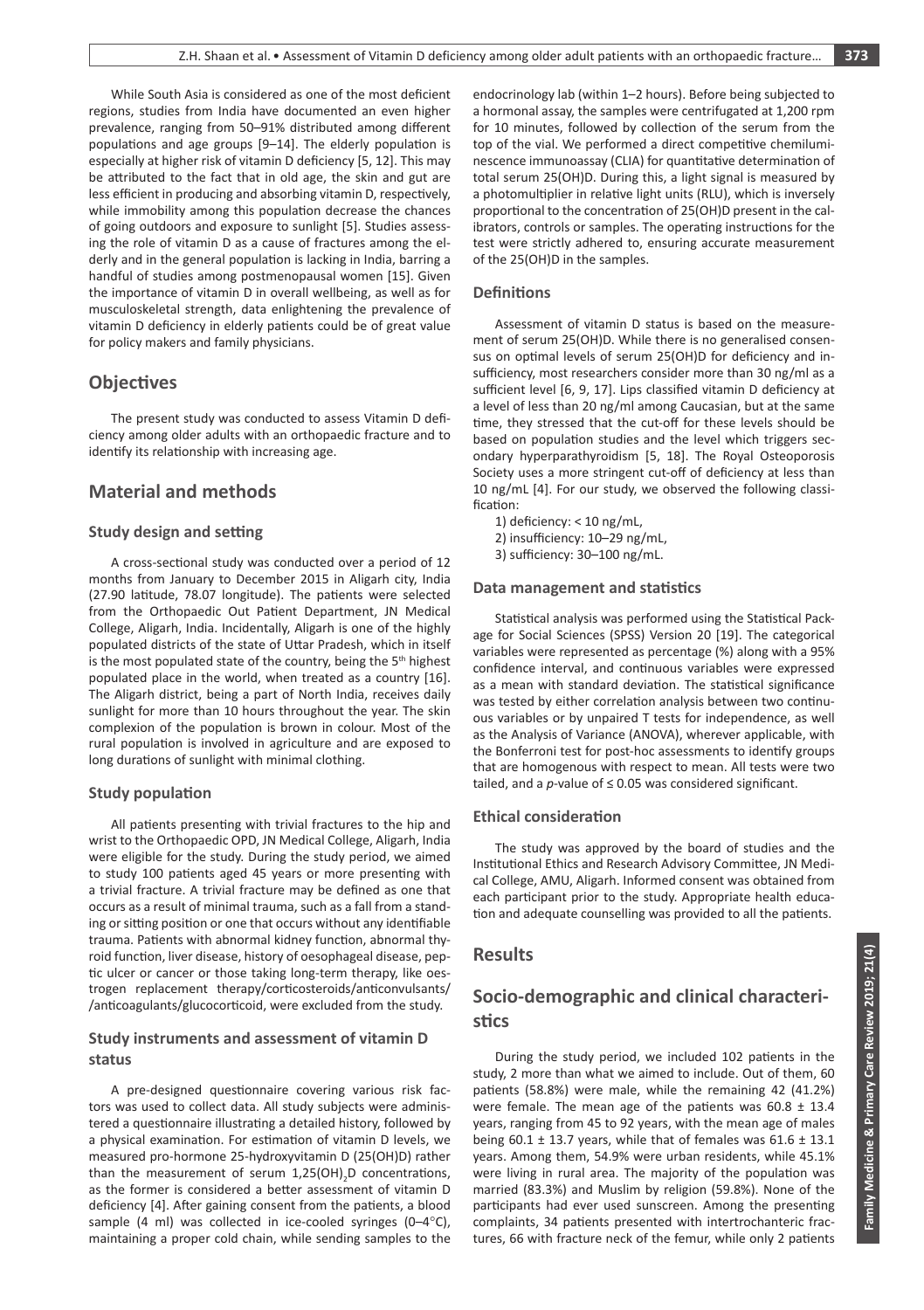presented with a Colle's fracture. None of the patients were investigated for vitamin D level or had received treatment for osteoporosis in the past.

### **Prevalence**

In our study population, the mean level of serum 25(OH)D was 15.82 ± 5.88 ng/mL. Out of 102 cases included in the study, only 6 (5.8%) patients were in the sufficient range (> 30 ng/mL), while the remaining 94.2% were classified as either at a deficient or insufficient level. 80 patients (78.4%) were insufficient (between 10–30 ng/mL), and 16 patients (15.6%) were deficient in serum  $25(OH)D$  (< 10 ng/mL). Thus, 94.2% of the patients were classified as having a low level of vitamin D (Table 1 and Figure 1).

| Table 1. Status of vitamin D levels in the study population |                  |      |               |  |  |  |
|-------------------------------------------------------------|------------------|------|---------------|--|--|--|
| <b>Serum Vitamin D</b><br>status                            | <b>Frequency</b> | %    | 95% CI        |  |  |  |
| Deficiency<br>$(< 10 \text{ ng/mL})$                        | 16               | 15.7 | $9.8 - 24.1$  |  |  |  |
| Insufficiency<br>$(10-29 \text{ ng/mL})$                    | 80               | 78.4 | $69.4 - 85.4$ |  |  |  |
| Sufficiency<br>$(30 - 100 \text{ ng/mL})$                   | 6                | 5.9  | $2.5 - 12.5$  |  |  |  |
| $< 20$ ng/mL*                                               | 77               | 75.5 | $66.3 - 82.7$ |  |  |  |
| $< 12$ ng/mL <sup>#</sup>                                   | 35               | 34.3 | $25.8 - 44.0$ |  |  |  |

\* Deficient according to Lips [4], # deficient according to the National Osteoporosis Society.



**Figure 1.** Distribution of patients according to vitamin D status

#### **Associated factors**

To find out the effect of age and vitamin D levels, first we analysed the correlation of age with vitamin D levels and found that they are highly and negatively correlated (*r* = -0.641, *p* < 0.001). We also analysed the effect of age on vitamin D status, taking it as a dependent variable and the age of the patients as an independent variable. We found that the mean age in the

deficient group (72.9  $\pm$  8.9) was higher than the insufficient group (59.4  $\pm$  12.9) and the normal group (45.8  $\pm$  2.0), and this was statistically significant (*F* = 13.352, *df* 2, *p* < 0.001). On post- -hoc analysis using the Bonferroni test, a significant difference was found between the mean age of the deficient group and the insufficient group (mean difference = 13.5, *p* < 0.001), the deficient group and the normal group (mean difference = 27.1,  $p$  < 0.001), as well as the insufficient group and the normal group (mean difference = 13.6, *p* = 0.026). Thus, a higher age was significantly associated with vitamin D deficiency, as well as insufficiency levels (Table 2 and Figure 2).

| Table 2. Association of vitamin D levels with the age of patients |               |     |                |       |              |        |         |    |  |
|-------------------------------------------------------------------|---------------|-----|----------------|-------|--------------|--------|---------|----|--|
|                                                                   |               |     | patients       |       | Freq. Age of |        |         | Γō |  |
|                                                                   |               |     | <b>Mean SD</b> |       |              |        |         |    |  |
| Vitamin D deficient<br>status                                     |               | 16  | 72.95          | 8.91  | 12           | 13.352 | < 0.001 |    |  |
|                                                                   | linsufficient | 180 | 59.44          | 12.86 |              |        |         |    |  |
|                                                                   | sufficient    | 6   | 45.83          | 2.04  |              |        |         |    |  |



**Figure 2.** Relationship of age of patients and serum vitamin D levels

In our study population, males had a higher mean of vitamin D level (17.43  $\pm$  6.39) compared to females (13.50  $\pm$  4.14), and this was found to be statistically significant (*t* = 3.766, *df* = 99.492, *p* < 0.001). When the presence of menopause among females and vitamin D levels were analysed, it was found that females who had not reached menopause had a significantly higher mean of vitamin D level (17.41 *±* 3.22) than those who had reached menopause (12.58 *±* 3.81) (*t* = 3.311, *df* = 40,  $p = 0.002$ ). Thus, females, especially those who have reached menopause, were found to be significantly associated with lower vitamin D levels (Table 3). When we compared the religion and residence of patients with vitamin D levels, we did not find any significant relationship. The patients who reported a history of daily sunlight exposure of 15 min or more had higher vitamin D levels (16.45  $\pm$  6.06) in comparison to those who did not  $(12.60 \pm 3.55)$ , and this difference was statistically significant (*t* = -3.8471, *df* = 37.599, *p* = 0.001) (Table 3).

| Table 3. Association of vitamin D levels with various variables |              |       |                        |           |       |           |         |  |
|-----------------------------------------------------------------|--------------|-------|------------------------|-----------|-------|-----------|---------|--|
| <b>Variables</b>                                                |              | Freq. | <b>Vitamin D level</b> |           |       | <b>df</b> | p       |  |
|                                                                 |              |       | <b>Mean</b>            | <b>SD</b> |       |           |         |  |
| Gender                                                          | male         | 60    | 17.43                  | 6.39      | 3.766 | 99.5      | < 0.001 |  |
|                                                                 | female       | 42    | 13.50                  | 4.14      |       |           |         |  |
| Menopause                                                       | not attained | 8     | 17.41                  | 3.22      | 3.311 | 40        | 0.002   |  |
|                                                                 | attained     | 34    | 12.58                  | 3.81      |       |           |         |  |
| Religion                                                        | Hindu        | 41    | 16.84                  | 4.87      | 1.461 | 98.5      | 0.126   |  |
|                                                                 | Muslim       | 61    | 15.11                  | 6.42      |       |           |         |  |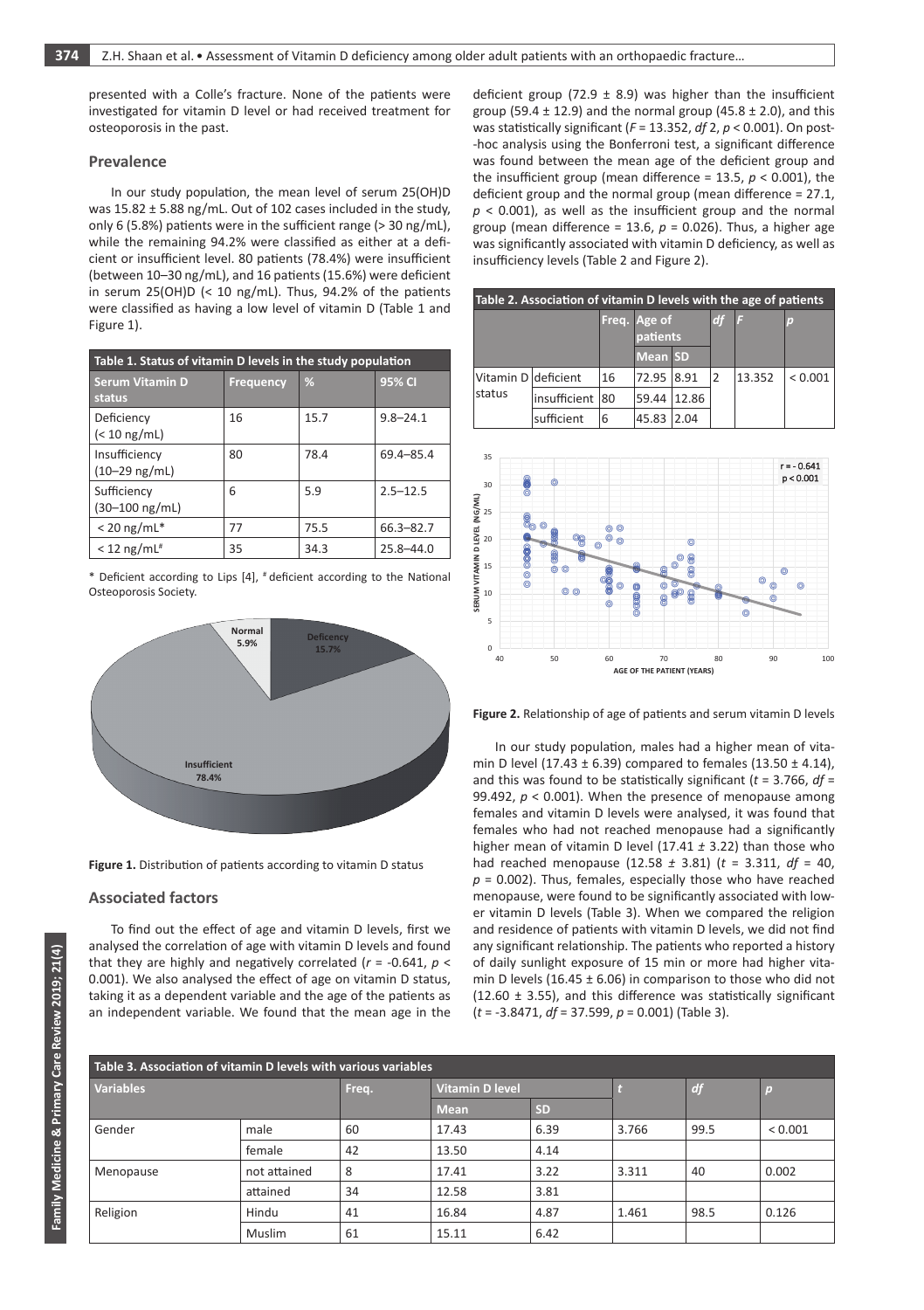| Table 3. Association of vitamin D levels with various variables |            |       |                 |           |          |           |       |  |
|-----------------------------------------------------------------|------------|-------|-----------------|-----------|----------|-----------|-------|--|
| <b>Variables</b>                                                |            | Freq. | Vitamin D level |           |          | <b>GF</b> |       |  |
|                                                                 |            |       | <b>Mean</b>     | <b>SD</b> |          |           |       |  |
| Residence                                                       | rural      | 46    | 16.43           | 5.60      | 0.962    | 100       | 0.338 |  |
|                                                                 | urban      | 56    | 15.30           | 6.11      |          |           |       |  |
| Exposure to sunlight<br>(< 15 min/day)                          | inadequate | 17    | 12.60           | 3.55      | $-3.550$ | 37.6      | 0.001 |  |
|                                                                 | adequate   | 85    | 16.45           | 6.06      |          |           |       |  |

## **Discussion**

We observed a very high prevalence (94.1%) of hypovitaminosis D, with insufficiency among 78.4% and deficiency among 15.6% of the cases. Although most epidemiological research on fracture patients are from western countries, our findings replicate these studies, exposing low serum 25(OH)D concentrations among the elderly population with fractures. Studies have reported the prevalence of hypovitaminosis D (< 30 ng/mL) among fracture patients to be on a lower side, with 89% in Germany [20], 94% in Brazil [21], 97% in the US [22] and up to 100% in Russia [23]. A study from Poland observed this among 85% of elderly patients without fractures [24]. A few Indian studies among hip fracture patients found the prevalence of vitamin D deficiency (taken as < 20 ng/mL) ranging between 74% to 76.7% [11, 15], similar to our study finding (75.5%, at < 20 ng/mL). A study from South India among patients presenting with an orthopaedic trauma also found hypovitaminosis at a level of 95% [10]. We also conducted a comparative analysis of the serum vitamin D level of our study participants with levels among various populations and settings in India, as presented in the review article [6]. We found that mean vitamin D levels were lower in our elderly patients with fractures in comparison to the general population. These studies, as well as our findings, bring us to the conclusion that hypovitaminosis is a major reason behind trivial trauma resulting in a fracture, which needs to be further studied in a larger multicentric study.

Studies have shown that when serum 25(OH) D levels fall below 30 ng/mL, calcium absorption decreases, and this leads to secondary hyperparathyroidism, resulting in resorption of the calcium from bone in order to maintain serum calcium within a normal range [6]. This secondary hyperparathyroidism may lead to weak and fragile bones, and subsequently to fractures from trivial trauma. This is the same reason why studies have recognised serum 25(OH) D < 30 ng/mL as the cut-off value for vitamin D insufficiency [5, 6]. More than 90% of fractures occur as a result of a fall, and the likelihood of falls rises with age as muscle strength and function decrease [25]. Vitamin D supplements, specially along with calcium, would help in resisting fractures, not only by strengthening the bone to survive a trivial fall, but also in averting the chances of falls by strengthening the proximal muscles [7, 26]. A few studies have also documented the role of vitamin D supplements in the healing of fractures [8]. Thus, we were in consensus that oral vitamin D supplements would be beneficial to all elderly Indians with or without a fracture at presentation.

We observed significantly lower levels of vitamin D with advancing age, among females, especially those who have reached menopause, and among those with inadequate exposure to sunlight. Studies have documented elderly and postmenopausal women as a risk factor for fractures, and supplementation of vitamin D to this group decreases the risk of fractures [5, 7]. Our study depicts a strong negative association between the advancing age of fracture patients and serum vitamin D levels, supporting the findings of prior studies [13]; while Marwaha et al., in their study among healthy adults, did not find any rela-

tion [12]. Although few studies found cases of hypovitaminosis irrespective of gender, the majority were of the notion that this is more common among menopausal females [12, 17]. Females, especially from the north Indian population, by virtue of various customs and culture, often stay at home, and if they go outside, they are fully or maximally covered, decreasing the chance of exposure to sunlight. The application of sunscreen – which is common among females – may also reduce the chances of adequate penetration of UV rays to the skin, although none of our participants reported a history of ever using sunscreen. India is located between the 8.4 and 37.61N latitude, which receives ample sunlight throughout the year. Studies have proposed that at least 30 minutes of exposure to sunlight daily is required for adequate production of vitamin D [6]; although this was even less in our study population. We observed that daily exposure of 15 min or more of sunlight is significantly associated with a higher level of serum vitamin D. A significant correlation of the degree of exposure to sunlight with vitamin D levels has also been documented by others in India [13, 15].

We did not observe residence and religion to have any significant effect on serum vitamin D levels in our study population comprised of older patients with a trivial trauma fracture. Both rural and urban populations, as well as Hindus and Muslims, respectively, had almost similar mean serum vitamin D levels, although all were in the insufficient range, confirming the wide prevalence of vitamin D deficiency among various socioeconomic groups, different ethnicities, rural or urban areas and different professions, as others have measured [6]. Therefore, all elderly people, irrespective of their ethnicity, residence or professions, need to be monitored for hypovitaminosis D.

### **Conclusions**

We conducted this study to assess the level of vitamin D among elderly patients presenting with fractures after a trivial trauma and to find out its association with advancing age. Our results demonstrated that almost all population with fractures have low vitamin D levels. This prevalence of hypovitaminosis among patients with fractures is quite high when compared to other studies among various population/settings in India, which bring us to the conclusion that low vitamin D levels could be a major risk factor for trivial fractures among the elderly. We also documented a high negative correlation of serum vitamin D levels with increasing age, post-menopause females and inadequate exposure to sunlight. Thus, public health measure for reducing fractures among the elderly population can be sought by increasing serum vitamin D levels, through regular screening and oral vitamin D supplements to the deficient/ /insufficient group, along with counselling for wholesome comprehensive dietary intake and adapting a healthy lifestyle with outdoor activities and increasing exposure to sunlight among all the elderly. Given the high prevalence of vitamin D deficiency among the elderly Indian population with fractures and the potential role of vitamin D in the healing of fractures, we advocate the supplementation of vitamin D in all elderly patients.

Source of funding: This work was funded from the authors' own resources. Conflicts of interest: The authors declare no conflicts of interest.